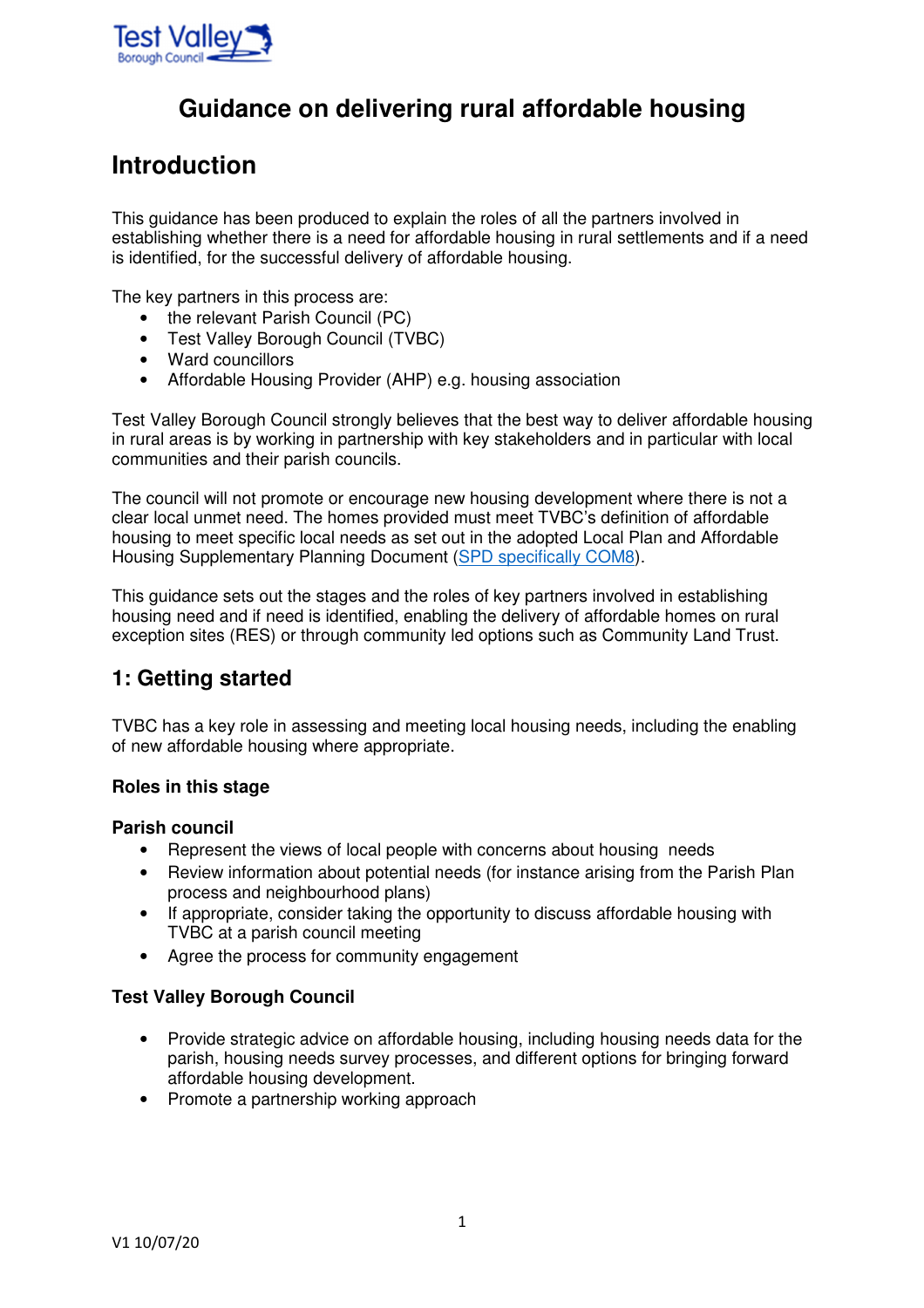- Provide planning advice where appropriate and in line with planning policy and practice
- Invite the parish council to consider an investigation of local housing need where appropriate

# **Ward councillors**

- Represent the views of local people at local and district level
- Consider how rural housing policies can help locally and adopt appropriate polices where needed
- Maintain an overview of the process

# **Affordable housing provider (AHP)**

- Share information about potential development opportunities with TVBC
- Input and support TVBC housing strategies and policies
- Where appropriate, work jointly with TVBC and the parish council to consider investigation of local housing need and site appraisals
- Refer any direct enquiries from parish councils to the council

# **2: Assessing housing need**

A local housing needs survey may need to be conducted to determine the level of affordable housing need in the parish. We will also include evidence from other sources such as the Strategic Housing Market Assessment (SHMA) and the council's housing register.

# **Roles in this stage -**

# **Parish council**

- Be involved in planning the investigation of local housing need in partnership with TVBC
- Share responsibility with the council for publicising and promoting the housing needs survey
- Distribute the housing needs survey form to all households in the survey area
- Comment on the findings of the housing needs survey
- Confirm support in principle for work to identify a scheme to meet identified affordable housing needs

# **Local authority**

- Carry out the housing needs survey, analyse and produce the report using the council's standard survey and report template, or;
- Commission an independent housing needs survey through Hampshire Homes Hub (formerly HARAH via Action Hampshire)
- Encourage householders to complete a Hampshire Home Choice register application form at time of survey if they feel they are in housing need
- Analyse the Hampshire Home Choice (HHC) register and provide details of this analysis in any Housing Needs Survey Report produced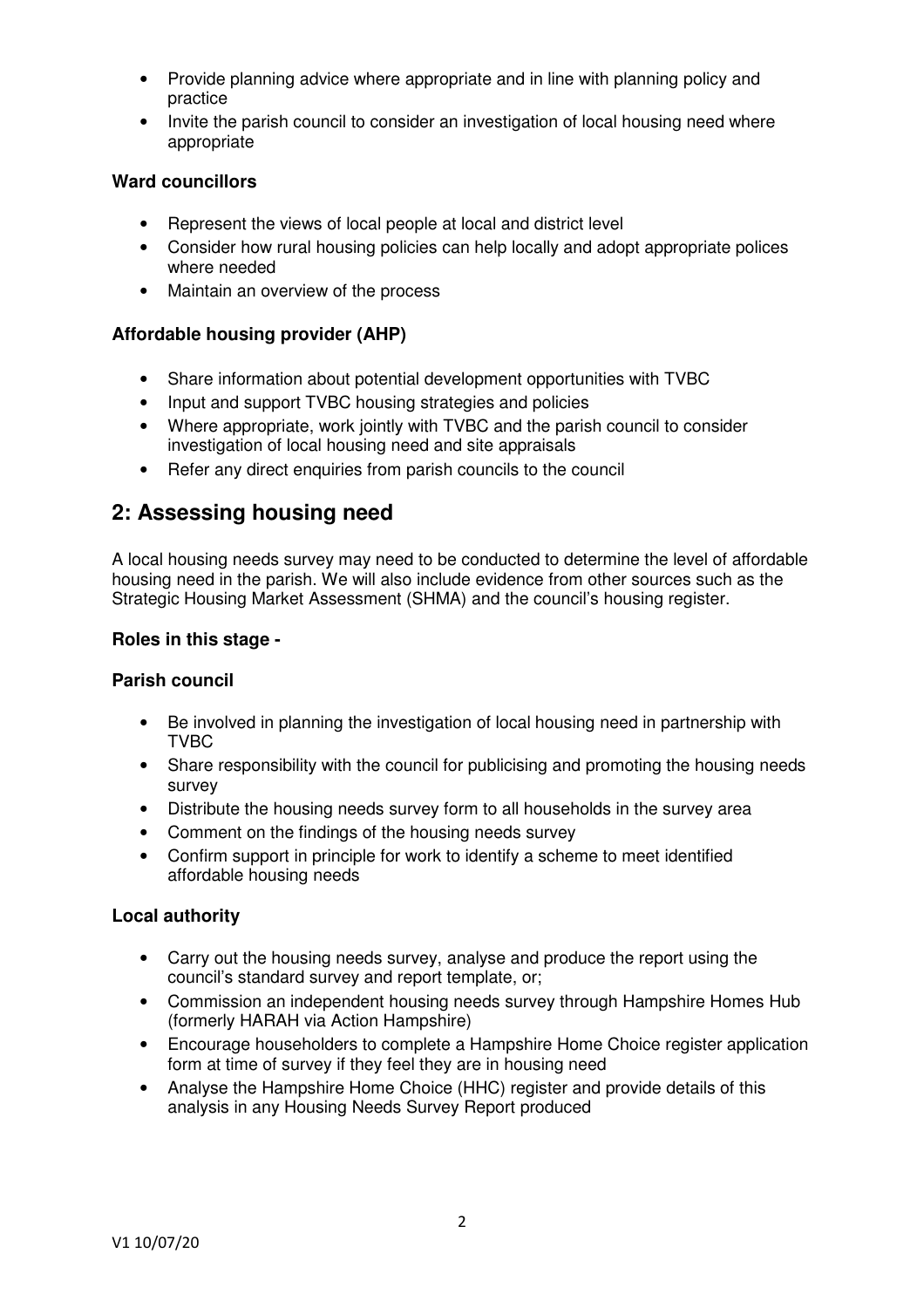• Discuss the Report (including analysis of HHC) with the Parish Council, Planning Officers and AHP (if known) to establish the overall number, tenure and size of housing provision to meet any affordable housing need identified

**NB** TVBC will ensure that individual responses to any survey are kept confidential in line with current General Data Protection Regulation (2018) legislation.

If an affordable housing need is identified, the report will give an indication of the number, type and tenure of affordable homes that are needed by people with a local connection to the parish. As a general rule, the number of homes recommended is 1/3 of the identified need.

This will include analysis of the respondents to any survey against the housing need criteria for TVBC's HHC register, as well as further analysis of those already on the HHC register who seek housing in the survey area.

The analysis will consider information on the incomes and savings of applicants in relation to their needs and local housing costs.

If a need for affordable housing is identified, the Parish Council will take responsibility for exploring options to meet that need in partnership with TVBC. If no need is required, no scheme will be investigated.

#### **Ward councillors**

- Monitor and support the survey process
- Advise and support the PC and community

#### **Affordable housing provider**

• Contribute to discussions on the survey and register findings to agree level of need and type of housing required

# **3: Scheme development, planning application and implementation**

All partners will need to work together to find a suitable site or sites for development.

The preferred sites should fit best in respect of aspects such as relationship to the built form of existing settlements, use of previously developed land, access to services and facilities, and environmental factors.

The assessment will need to demonstrate the preferred location or locations in relation to these principles. It does not include deliverability. The extent of a site search will be advised by planners to ensure consistency.

If an appropriate site emerges, detailed proposals will be worked out to confirm its feasibility taking account of the identified needs and the planning and financial constraints which apply.

TVBC planning officers will have responsibility for processing the AHP's/CLT planning application in accordance with policy and making recommendations to elected Councillors as appropriate. (No assumption that planning consent will be given).

They will need to confirm evidence of local need from housing colleagues. This evidence may need to be updated depending on the time-scale involved.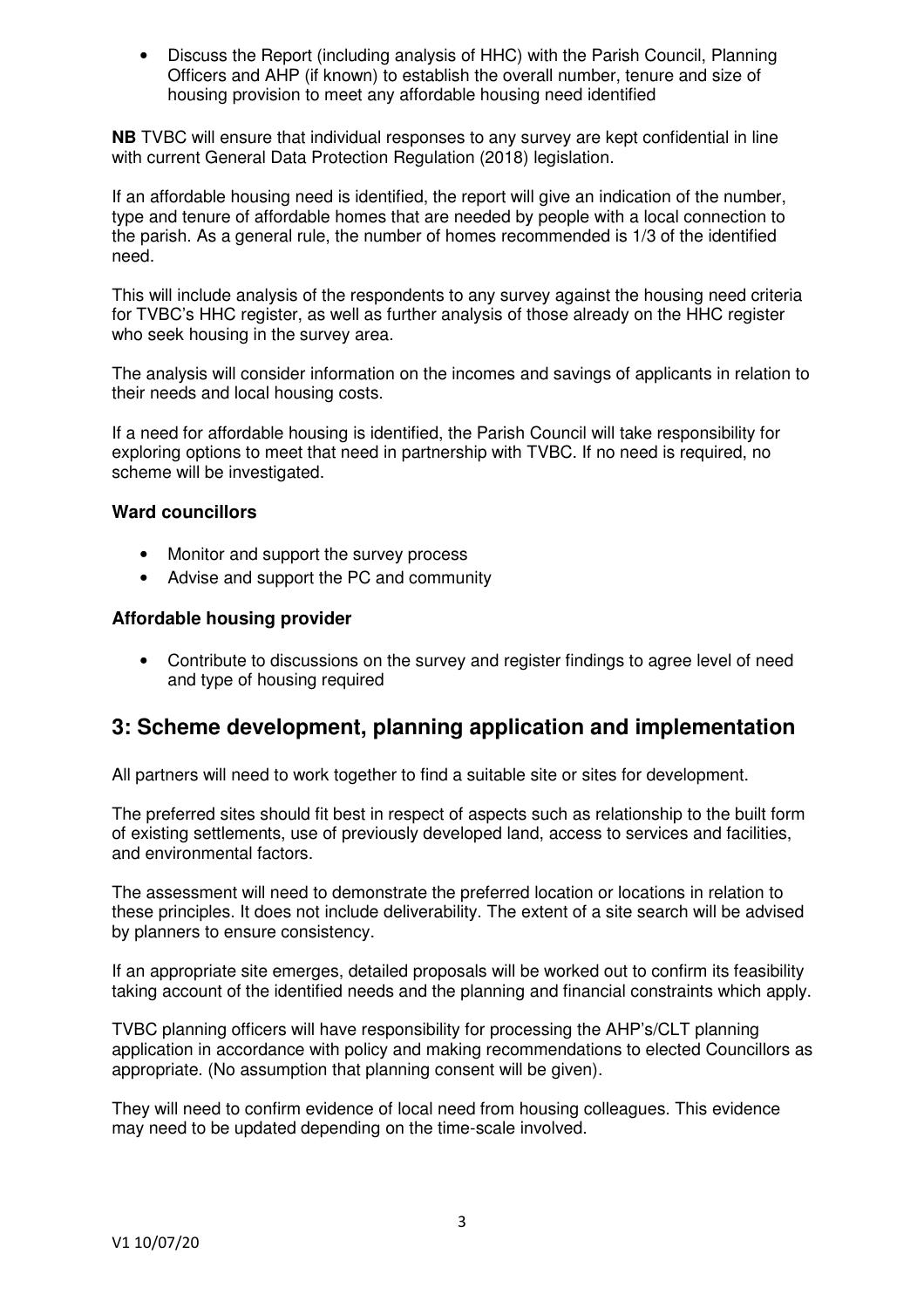All exception site developments are subject to a legal agreement linked to the planning permission to ensure that the properties will remain affordable in perpetuity; always be for people in housing need with a strong local connection to the Parish (see local connection criteria).

### **Roles in this stage -**

### **Parish council:**

- Agree and organise effective consultation opportunities to engage the community in progressing site selection, in partnership with an affordable housing provider if appropriate
- Use local knowledge to help in site identification and assessment
- Bring potential sites to the attention of TVBC and the AHP as soon as possible
- Indicate views on the development potential and availability of the site(s) and agree an appropriate mix of homes in relation to overall need (housing need survey data)
- Take an active role in the early design stages of proposed development with the housing provider and planners to achieve an acceptable, viable design
- Give full consideration to the planning application based on material planning considerations

# **Test Valley Borough Council**

- Take part in local consultation that will allow the community to view and comment on the potential sites
- Help to identify and appraise potential sites from a strategic and planning perspective and rank sites in order of preference for development
- Confirm an AHP to develop, own and manage the site
- Work with the parish council through the consultation, planning and development process
- Work with the AHP to support a bid to Homes England for Housing Grant if grant available
- Ensure that the planning application is given appropriate consideration and that the planning committee is fully briefed as to its circumstances
- Agree the terms of the S106 legal agreement with the landowner, in consultation with the affordable housing provider. The S106 agreement will ensure that homes are let/sold to qualifying persons and remain affordable in perpetuity wherever possible (all rural exception site developments are subject to a legal agreement to ensure that the properties will always be for people in housing need with a strong local connection to the Parish)

### **Ward councillors**

- Use local knowledge to help in site identification and choice
- Input into discussions with the AHP and planners to achieve an acceptable, viable design
- Support local consultation to allow the community to view and comment on the proposed development
- Promote the selected scheme within TVBC

# **Affordable Housing Provider and/or CLT**

• Input rural development expertise in site identification process